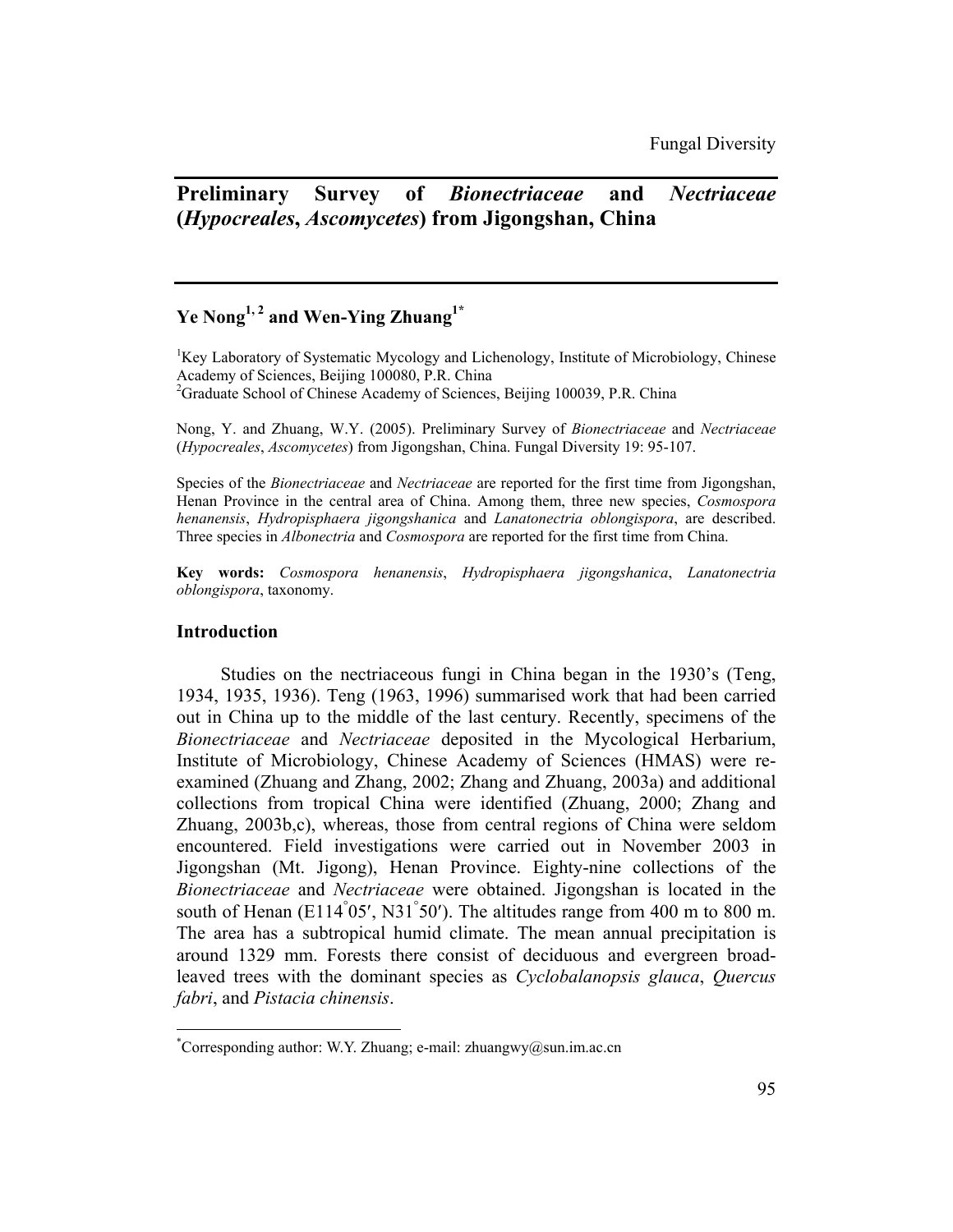Twenty species belonging to 9 genera in the 2 families were identified, including 4 species of *Bionectria* Speg. and *Hydropisphaera* Dumort. in the *Bionectriaceae* and 16 species of *Albonectria* Rossman & Samuels, *Cosmospora* Rabenh., *Gibberella* Sacc.*, Hamatonectria* Samuels & Nirenberg, *Lanatonectria* Rossman & Samuels*, Nectria* (Fr.) Fr.*,* and *Neonectria* Wollenw. in the *Nectriaceae*. The most frequently occurred species are *Haematonectria haematococca* (Berk. & Broome) Samuels & Nirenberg, *Bionectria byssicola* (Berk. & Broome) Schroers & Samuels and *B. ochroleuca* (Schwein.) Schroers & Samuels. Three new species, *Cosmospora henanensis*, *Lanatonectria oblongispora* and *Hydropisphaera jigongshanica* are described*,* and 3 new records for China are reported.

Taxonomic treatments and methods by Rossman *et al*. (1999) and Schroers (2001) were generally followed. All collections studied are deposited in HMAS.

# **Taxonomy**

#### *New species*

# *Cosmospora henanensis* Y. Nong & W.Y. Zhuang, **sp. nov.**

(Figs. 1, 4-7, 14, 15)

*Etymology*: The specific epithet refers to the locality of the fungus.

 Ab *Cosmospora nummulariae* ascis majoribus, (80-)88-100 × (6-)6.3-10(-13.6) µm; ascosporis majusculis,  $(10.7)$ -11.2-13.4  $\times$  6.4-7.5 µm; ornamentis ascosporarum grandiusculis, 0.7−1.8 µm in latitudine differt.

*Ascomata* perithecial, densely gregarious, superficial, non-stromatic, pyriform, 162-219 µm diam. and 221-276 µm high, with an obtuse apex 110- 123 µm wide, smooth, collapsing laterally when dry, rarely not collapsing, blood red when fresh, turning dark red in 3% KOH, reddish-orange in lactic acid. *Cells* on ascomatal surface forming a *textura epidermoidea*, adjacent cells joined by fine pores. *Ascomatal wall* 15-30 µm wide, of a single region, of angular to elongate cells with lumina  $3-11 \times 0.6-1.5$  µm, cell walls 1.3-2.2 µm thick. *Asci* cylindrical, with a blunt apex and an apical ring, 8-spored, (80-)88- 100 × (6-)6.3-10(-13.6) µm. *Ascospores* ellipsoid, uniseptate, slightly constricted at the septum, evenly two-celled, pale yellow brown, tuberculate, uniseriate,  $(10.7)$ -11.2-13.4  $\times$  6.4-7.5 µm. Ascospore markings somewhat interconnected, not hemispherical but irregular in shape, 0.7-1.8 µm wide.

*Anamorph*: *Acremonium*-like.

*Colony* on PDA with sparse aerial mycelia. *Conidiophores* unbranched or rarely branched. *Conidiogenous cells* subcylindrical, slightly tapering towards the tip, hyaline. *Conidia* ellipsoid to allantoid, unicellular, colourless, smoothwalled,  $3-5.5(-6) \times 1.1-2.2(-3.3) \mu m$ .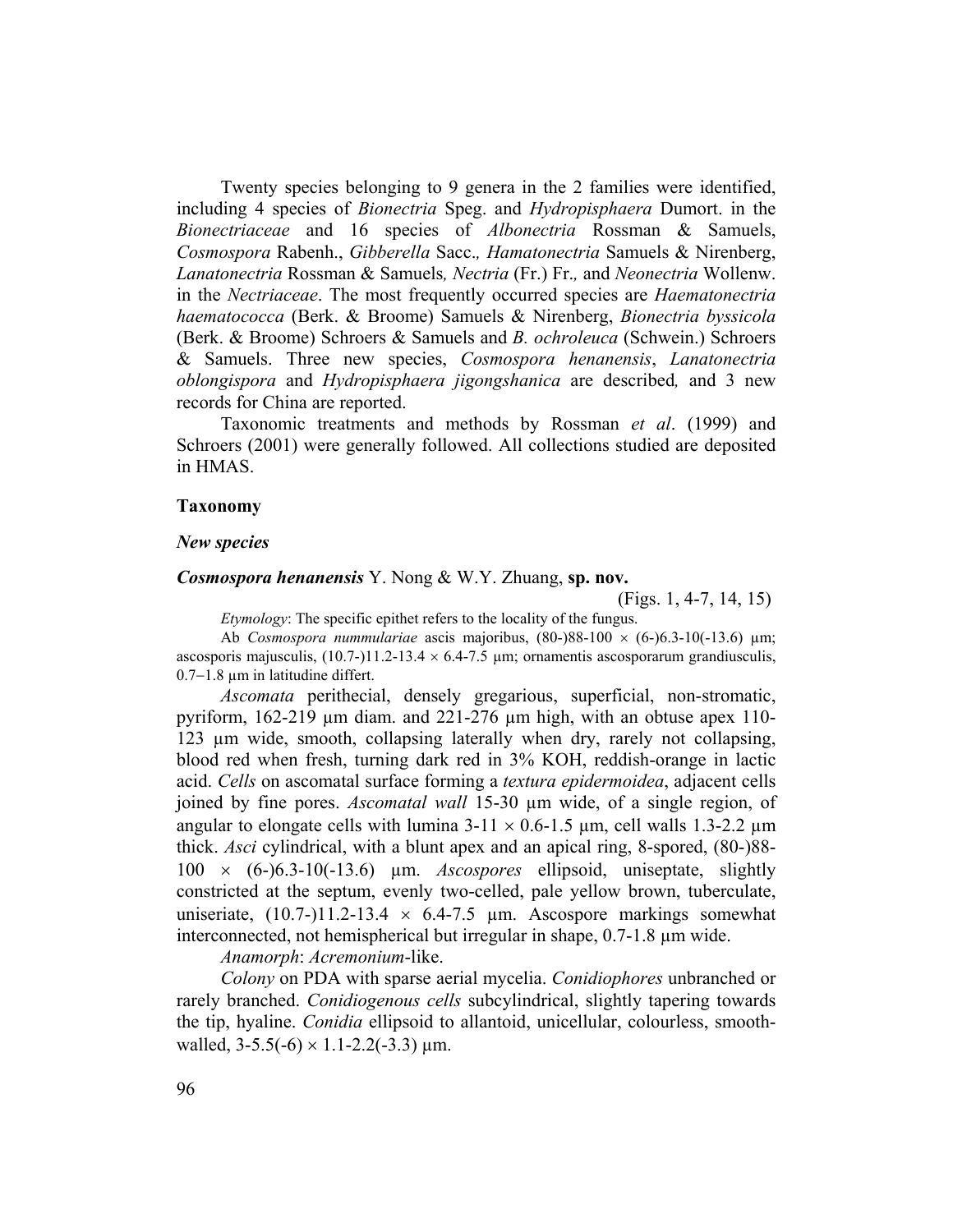#### Fungal Diversity



**Figs. 1-3.** Ascomata on nature substrates. **1.** *Cosmospora henanensis* (HMAS 86458). **2.** *Hydropisphaera jigongshanica* (HMAS 91740). **3.** *Lanatonectria oblongispora* (HMAS 91741). Scale: 1, 3: ×29; 2: ×35.

*Holotype designated here*: China. Henan, Jigongshan, alt. 400 m, on bark associated with a beaked ascomycete, 14 XI 2003, W.Y. Zhuang, C.Y. Liu & Y. Nong 5143, HMAS 86458.

*Notes*: Among the existing species, *Cosmospora nummulariae* (Teng) W.Y. Zhuang & X.M. Zhang occurring on *Biscogniauxia* sp. from the Hainan Island is the most similar to our new species. The former differs from the latter in the slightly shorter perithecia [170-250 µm *vs*. 221-276 µm high], smaller asci [59-77 × 5.5-7.7 µm *vs*. (80-)88-100 × (6-)6.3-10(-13.6) µm] without a clear apical ring, and narrower ascospores [9-13.2 × 5−6.6 µm *vs*. (10.7-)11.2- 13.4 × 6.4-7.5 µm] of smaller markings (0.6-1.2 µm *vs*. 0.7-1.8 µm wide) on surface (Zhuang and Zhang, 2002). *Cosmospora pseudepisphaeria* (Samuels) Rossman & Samuels and *C*. *meliopsicola* (Henn.) Rossman & Samuels are also close to *C. henanensis*, especially shape and size of ascospores. *Cosmospora meliopsicola* differs in the smooth-walled or minutely spinulose ascospores and shorter asci 70-85 × 7-11 µm (Samuels *et al*., 1991). *Cosmospora pseudepisphaeria* known from tropical America has larger ascomata 250-330 µm diam. and 330-420 µm high, broader ascomatal apexes 160−240 µm wide, asci without an apical ring, and ascomata solitary or gregarious in groups of ≤10 (Samuels *et al*., 1991) instead of densely gregarious. *Cosmospora rishbethi*  (C. Booth) Rossman & Samuels, known only from the type locality in England, is also similar to our collection in perithecial size and ascospore markings, however, its ascospores are much narrower  $8-12 \times 3.5-5$  µm (Booth, 1959). The Jigongshan collection is thus treated as a new species of *Cosmospora*.

HMAS 91747 (Jigongshan, Henan, alt. 400 m, on twig associated with a jelly fungus, 14 XI 2003, W.Y. Zhuang, C.Y. Liu & Y. Nong 5140.) is similar to *C. henanensis* in size and markings of ascospore, and shape and size of asci but differs in having asci without an apical ring and ascomata which are solitary or gregarious in groups up to 7, not collapsing or rarely collapsing when dry. The fungus is treated tentatively as *Cosmospora* taxonomic sp.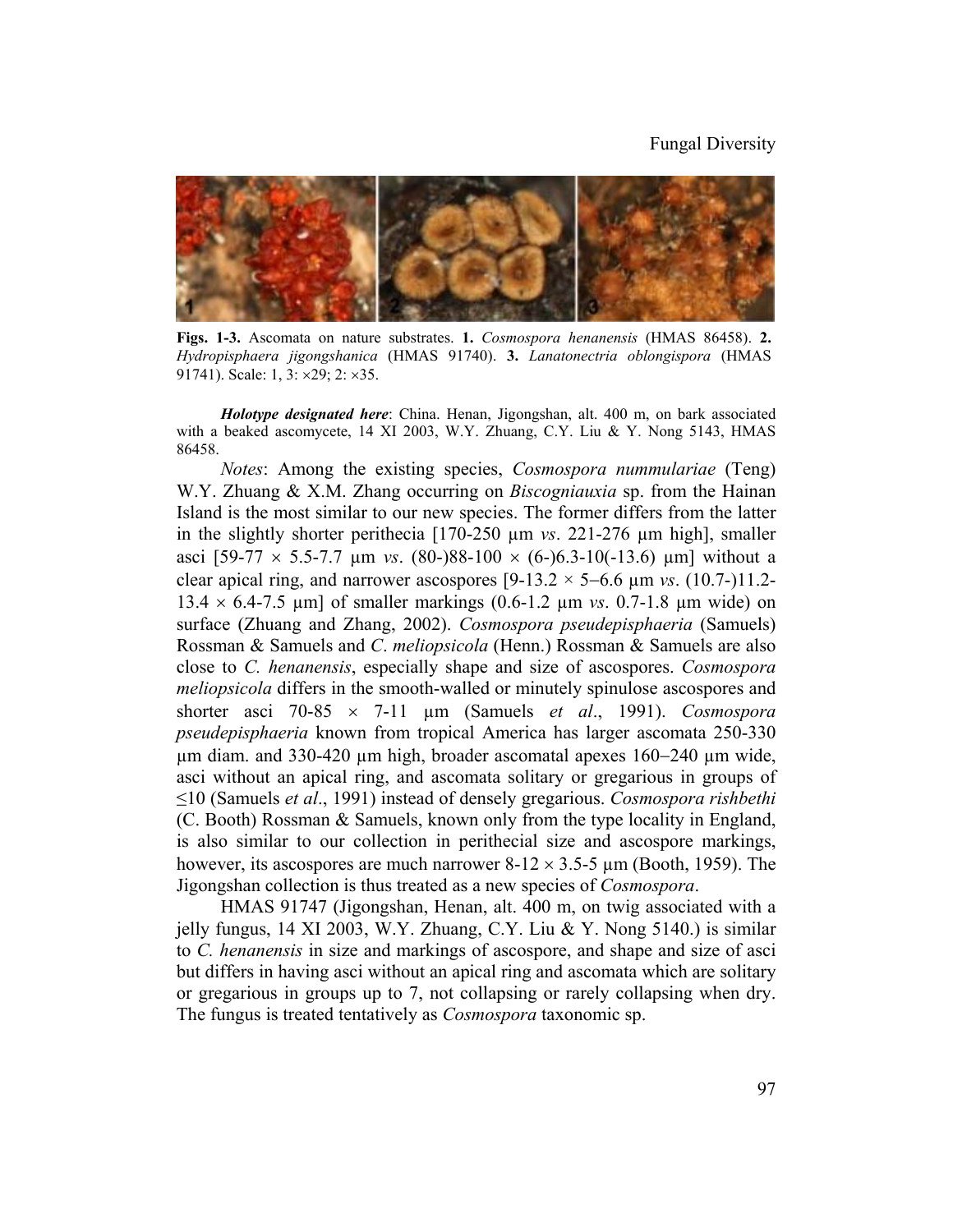# *Hydropisphaera jigongshanica* W.Y. Zhuang & Y. Nong, **sp. nov.**

(Figs. 2, 8-10, 16)

*Etymology*: The specific epithet refers to the locality of the fungus.

*Peritheciis* subglobosis, subsordido-aurantiacis, cupulatis in sicco, 310-323 µm diam.;  $ascis$  43-55  $\times$  5.2-5.9(-6.3)  $\mu$ m; *ascosporis* ellipsoido-fusoideis, uniseptatis, 9.4-13.7  $\times$  2.5-3.5 µm.

*Ascomata* perithecial, solitary or gregarious up to 18, superficial on a basal stroma, subglobose, 310-323 µm diam. and 267-348 µm high, smooth, cupulate when dry, light dirty orange when fresh, not changing colour in 3% KOH or lactic acid. *Ascomatal wall* 38-52 µm wide, of two regions. Cells of outer region angular,  $5.5{\text -}18 \times 4.2{\text -}8.6$  µm, with uniformly thickened walls *ca*. 1.3 um wide. *Asci* clavate, apex blunt, with an apical ring, 8-spored,  $43-55 \times$ 5.2-5.9(-6.3) µm. *Ascospores* ellipsoid-fusiform, uniseptate, pale yellow, spinulose when young and becoming smooth-walled as cytoplasm disappears at maturity, biseriate above and uniseriate below,  $9.4\n-13.7 \times 2.5\n-3.5 \text{ µm}$ .

*Holotype designated here*: China. Henan, Jigongshan, alt. 250 m, on twig, 13 XI 2003, W.Y. Zhuang, C.Y. Liu & Y. Nong 5069, HMAS 91740.

*Notes*: The combination of the light dirty orange perithecia, 310-323  $\mu$ m diam. and 267-348 µm high, reacting neither in 3% KOH aqueous solution nor in lactic acid, cupulate when dry, perithecial wall of two regions, and uniseptate ascospores 9.4-13.7  $\times$  2.5-3.5 µm indicate that it is a new species of *Hydropisphaera* Dumort.

Among the known species of *Hydropisphaera*, *H. peziza* (Tode : Fr.) Dumort., *H. arenula* (Berk. & Broome) Rossman & Samuels, and *H. hypoxantha* (Penz. & Sacc.) Rossman & Samuels are similar to *H. jigongshanica* in having ascomata without hairs and uniseptate ascospores. *Hydropisphaera peziza* differs in possessing larger asci,  $(49-60-75(-100) \times (5-75)$ )8-10(-14) um, and striate and larger ascospores (9-)11-14(-17)  $\times$  (3-)5-7 um (Samuels, 1976; Rossman *et al*., 1999). *Hydropisphaera hypoxantha* differs in asci lacking an apical ring, and coarsely striate and larger ascospores 11-14(-19) × 5-6 µm (Samuels *et al*., 1990). *Hydropisphaera arenula* is distinguished from the new species in ascomata becoming brown when dry, thinner perithecial wall 20-26  $\mu$ m think, and larger ascospores 14-18  $\times$  3.5-4  $\mu$ m (Booth, 1959; Rossman *et al*., 1999).

#### *Lanatonectria oblongispora* Y. Nong & W.Y. Zhuang, **sp. nov.**

(Figs. 3, 11-13, 17)

*Etymology*: The specific epithet refers to the shape of ascospores.

*Peritheciis* globosis, papillatis, aurantio−rufis, 188-255 µm diam.; *pilis* raris, subcylindricis, glabro-tunicatis, 4-5-septatis, 30−78 × 7.5-9.7 µm; *ascis* clavatis, 43-59 × (5.3-) 6-7.6 µm; *ascosporis* oblongo-ellipsoideis, uniseptatis, spinulosis, 9.5-12.2(-14) × 2.2-3.9 µm.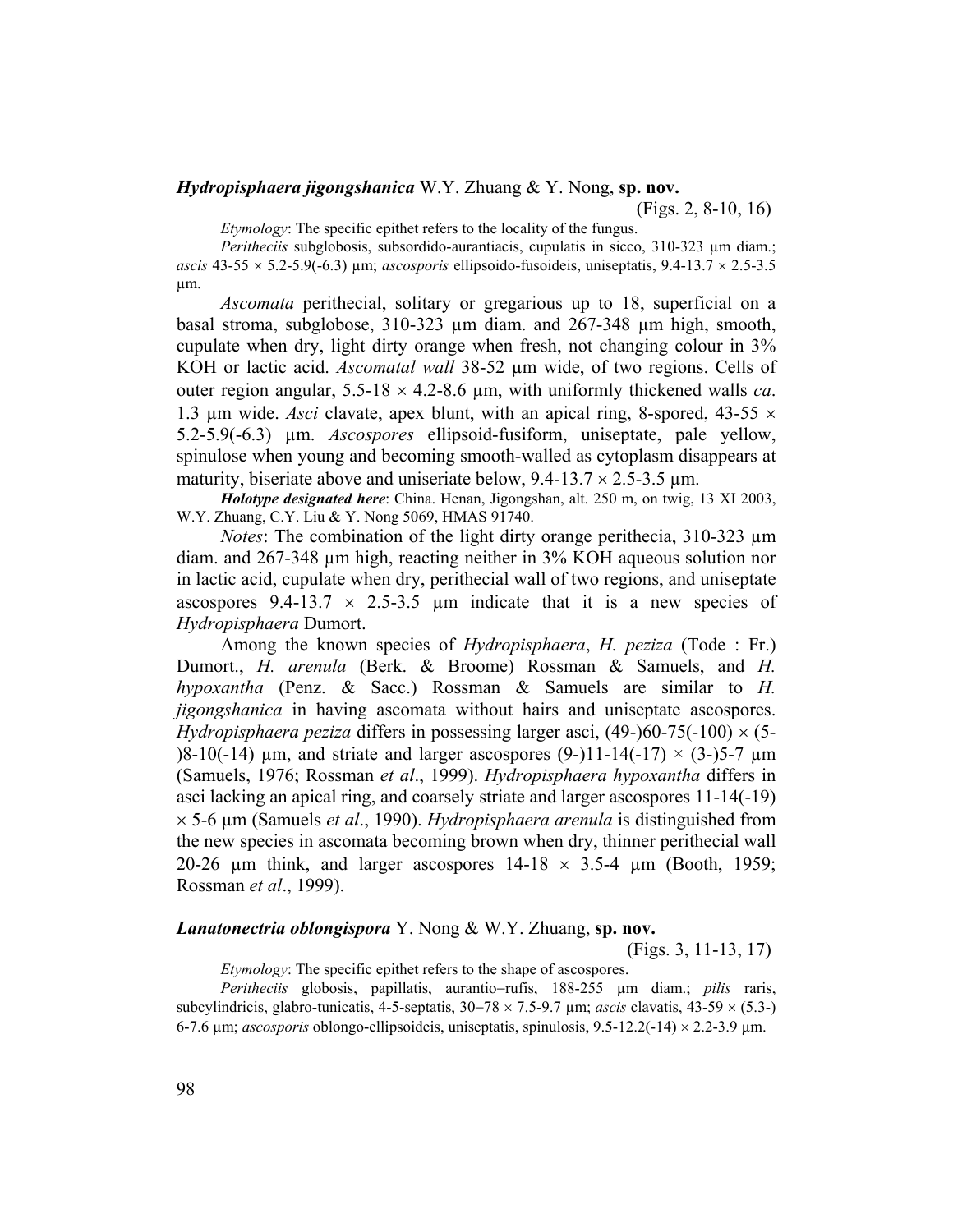

**Figs. 4-7.** *Cosmospora henanensis* (HMAS 86458). **4.** Perithecium associated with another fungus in section; **5.** Perithecium with ascus and ascospores; **6.** An ascus with ascospores; **7.**  Conidiogenous cells and conidia. **Figs. 8-10.** *Hydropisphaera jigongshanica* (HMAS 91740). **8.** Perithecium in section; **9.** Asci with ascospores; **10.** Ascospores.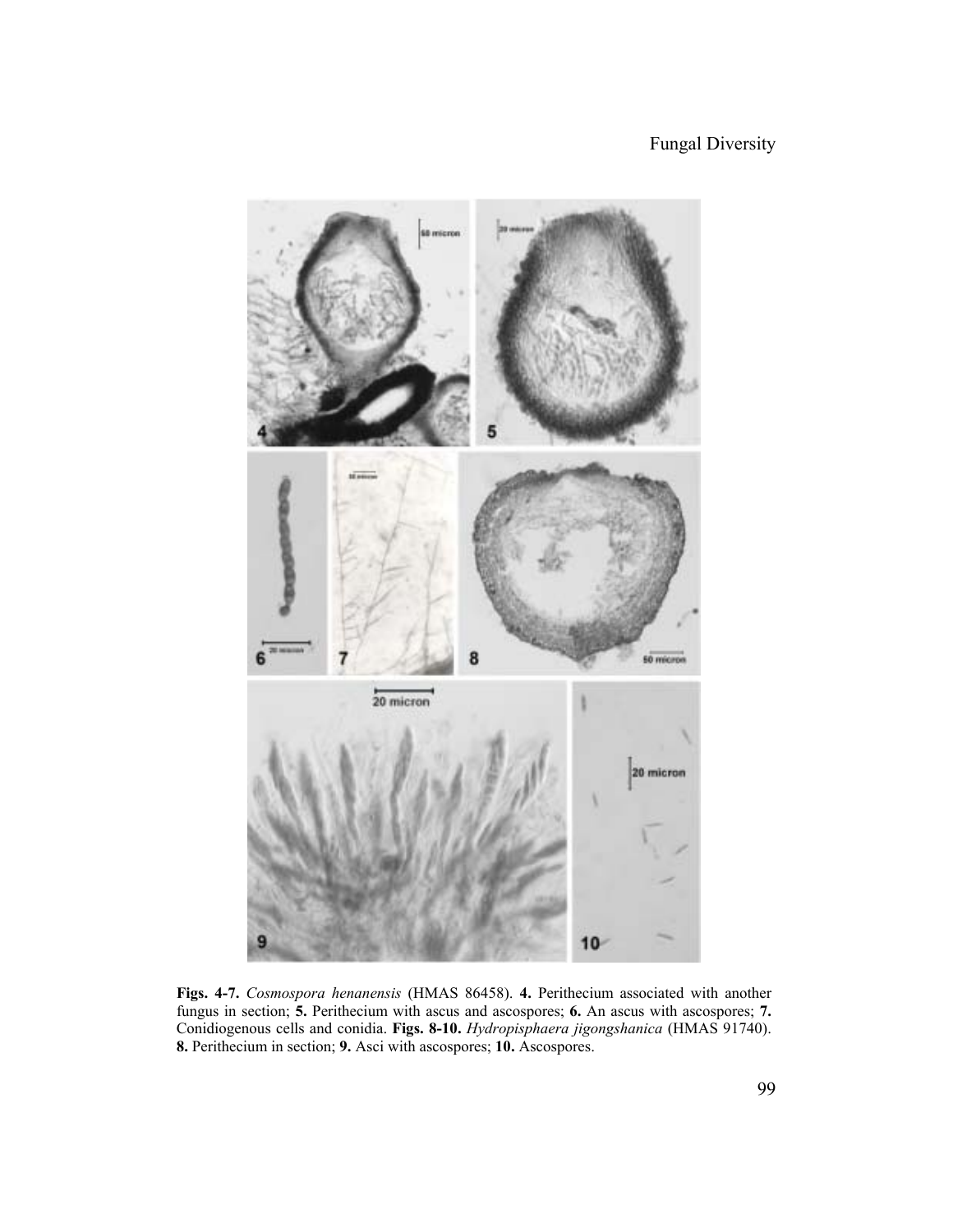

**Figs. 11-13.** *Lanatonectria oblongispora*. **11.** Perithecia on substrate in section, HMAS 91743; **12.** An ascus with ascospores, HMAS 91742; **13.** Ascospores, HMAS 91742.

*Ascomata* perithecial, gregarious, superficial on a well-developed stroma, globose, 188-255 µm diam. and 174-230 µm high, with a small and acute papilla, not collapsing when dry, orange red to red when fresh and warm brown when dry, turning dark red in 3% KOH, reddish orange in lactic acid; hairs arising from ascomatal surface, sparse, subcylindrical, tapering towards the apex, hyaline, straight, mostly 4-5-septate, smooth-walled, 30-78 µm long and 7.5-9.7 µm wide at base, walls 1−2.3 µm thick. *Ascomatal wall* 15-28 µm wide, of 1-2 regions; outer region 6-28 µm thick, of angular or elongated cells, with narrow lumina 4-16  $\times$  1.8-6 µm, walls 1-2.5 µm thick; inner region 5-10 µm thick, of flattened cells. *Asci* clavate-fusiform, apex round with an apical ring, (6-)8-spored, 43-59 × (5.3-)6-7.6 µm. *Ascospores* oblong-ellipsoid, uniseptate, not constricted at the septum, hyaline, spinulose, biseriate,  $9.5\n-12.2(-14) \times 2.2\n-$ 3.9 µm.

*Holotype designated here*: CHINA, Henan, Jigongshan, alt. 400 m, on twig, 14 XI 2003, W.Y. Zhuang, C.Y. Liu & Y. Nong 5110-1, HMAS 91741; paratypes: Henan, Jigongshan, alt. 400 m, on twig, 14 XI 2003, W.Y. Zhuang, C.Y. Liu & Y. Nong 5132-1, HMAS 91742; *ibid*., alt. 250 m, on twig, 13 XI 2003, W.Y. Zhuang, C.Y. Liu & Y. Nong 4352, HMAS 91743; Hainan, Qiongzhong County, Limushan, alt. 700 m, on bark, 18 XII 2000, W.Y. Zhuang & X.M. Zhang H113-1, HMAS 83378.

*Notes*: According to Rossman *et al*. (1999), all known species of *Lanatonectria* possess striate ascospores. Our new species fits the generic concept except for the spinulose ascospores. It is obviously not necessary to establish a new genus based on a single character. The combination of the size and shape of ascomata, thickness of the ascomatal wall, shape of ascomatal wall cells, and presence of hairs on ascomatal surface suggests its position in *Lanatonectria* Samuels & Rossman.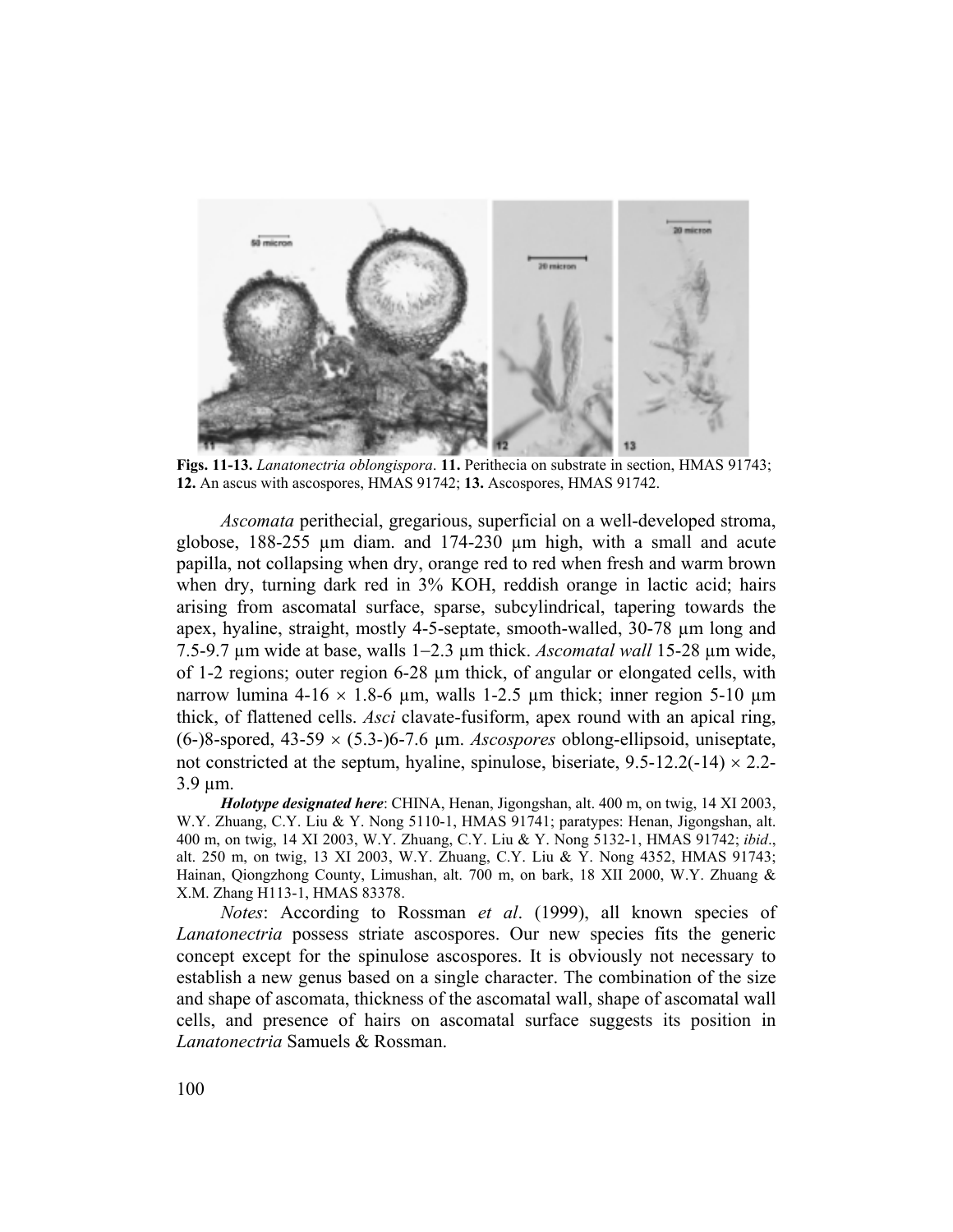

**Figs. 14-15.** *Cosmospora henanensis* (HMAS 86458). **14.** Ascus and ascospores. **15.**  Conidiogenous cells and conidia. **Fig. 16.** *Hydropisphaera jigongshanica* (HMAS 91740). Ascus and ascospores. **Fig. 17.** *Lanatonectria oblongispora* (HMAS 91742). Ascus and ascospores. Bars: 14 left = 20 µm; 14 right, 16, 17 = 10 µm; 15 = 50 µm.

 Among the existing species of the genus, *Lanatonectria raripila* (Penz. & Sacc.) Rossman & Samuels is the most similar to our fungus in possessing smooth-walled hairs, whereas, the former differs in the clavate asci  $60-87 \times 13$ -17 µm and without an apical ring, and fusiform, coarsely striate ascospores and (24-)27.5-32(-33) × (6-)6.5-8 µm (Rossman *et al*., 1999). Our collections are also close to *L. flocculenta* which is distinguishable by broader asci (32-)42-  $63(-75) \times (6.5-7.5-10(-12)$  µm, striate ascospores, and densely distributed, prominently spinulose, golden hairs (Rossman *et al*., 1999). HMAS 83378 previously treated as "*Lanatonectria* taxonomic sp." (Zhang and Zhuang, 2003c) from Hainan Province is almost the same as the Jigongshan collections except for the solitary and non-stromatic ascomata.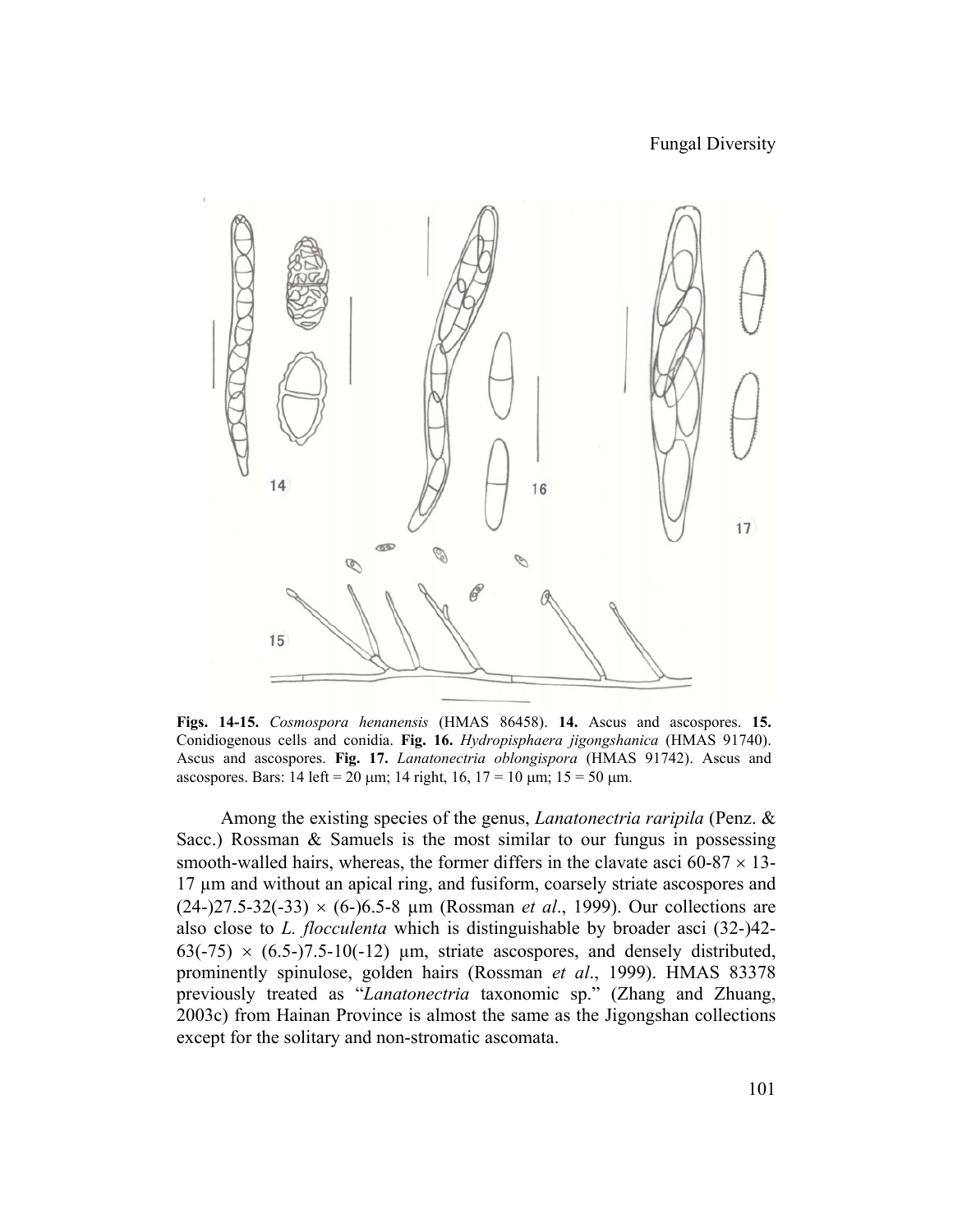### *New records for China*

*Albonectria rigidiuscula* (Berk. & Broome) Rossman & Samuels, Stud. Mycol. 42: 105, 1999.

≡ *Nectria rigidiuscula* Berk. & Broome, J. Linn. Soc., Bot. 14: 116, 1873.

*Material examined*: CHINA, Henan, Jigongshan, alt. 250 m, on twig, 13 XI 2003, W.Y. Zhuang, C.Y. Liu & Y. Nong 4367, 5076, HMAS 91744, 86459; *ibid*., alt. 400 m, on twig, 14 XI 2003, W.Y. Zhuang, C.Y. Liu & Y. Nong 5134, 5156−1, HMAS 86460-91745; *ibid*., alt. 400 m, on bark, 14 XI 2003, W.Y. Zhuang, C.Y. Liu & Y. Nong 5098-1, 5153, HMAS 91746, 91748.

*Notes*: Although *Albonectria* Rossman & Samuels has light-coloured and KOH negative ascomata*,* the genus is placed in the *Nectriaceae* for its *Fusarium* anamorph and close−relationship to *Gibberella* Sacc. *Albonectria rigidiuscula* is a common species in the tropics but has never been reported from China (Rossman *et al*., 1999). In our recent excursion to Jigongshan, six collections of the fungus were found. It frequently grows together with *Haematonectria haematococca* (Berk. & Broome) Samuels & Nirenberg. *Albonectria rigidiuscula* is easily recognised by its ascomata not changing colour in KOH solution and having conspicuous warts up to 76 µm high on the ascomatal surface. The ascospores are 3-septate and the colony on PDA produces a rose pigmentation and falciform macroconidia (Rossman *et al*., 1999).

*Cosmospora diminuta* (Berk.) Rossman & Samuels, Stud. Mycol. 42: 120, 1999.

≡ *Nectria diploa* Berk. & M.A. Curtis var. *diminuta* Berk., Grevillea 4: 46, 1875.

≡ *Nectria diminuta* (Berk.) Sacc., Syll. Fung. 2: 498, 1883.

*Material examined*: CHINA, Henan, Jigongshan, alt. 400 m, on other fungi on twig, 14 XI 2003, W.Y. Zhuang, C.Y. Liu & Y. Nong 5110−2, HMAS 91749; *ibid*., alt. 700 m, on a pyrenomycete on *Rubus*, 15 XI 2003, W.Y. Zhuang, C.Y. Liu & Y. Nong 5174, 5189, HMAS 86461, 86462; *ibid*., alt. 700m, on a pyrenomycete on twig, 15 XI 2003, W.Y. Zhuang, C.Y. Liu & Y. Nong 5196, HMAS 86463.

*Diagnostic features*: *Ascomata* perithecial, solitary or gregarious in group of up to 10, superficial on a black pyrenomycete, pyriform, 126-232 µm diam. and 118-167 µm high, smooth to rough, collapsing laterally or not collapsing when dry, orange red when fresh, turning dark red in 3% KOH, orange in lactic acid. Ascomatal wall 14-22 µm wide, of single region, of elongate or angular cells with lumina  $3.5{\text -}10.5({\text -}14) \times 1.5{\text -}4.3$  µm and walls  $1.6{\text -}2.3$  µm thick. *Asci* clavate, apex round and simple, 2–8-spored,  $(70-)76-94 \times (9.7-)11.7-15.7(-$ 16.7) µm. *Ascospores* fusiform-ellipsoid, 1- or 3-septate, constricted at the septum, hyaline to pale yellow, multiguttulate, with obvious striations composed of spines, biseriate,  $(24.6-26.5-38 \times (6.6-77.7-13(-14) \,\mu m)$ .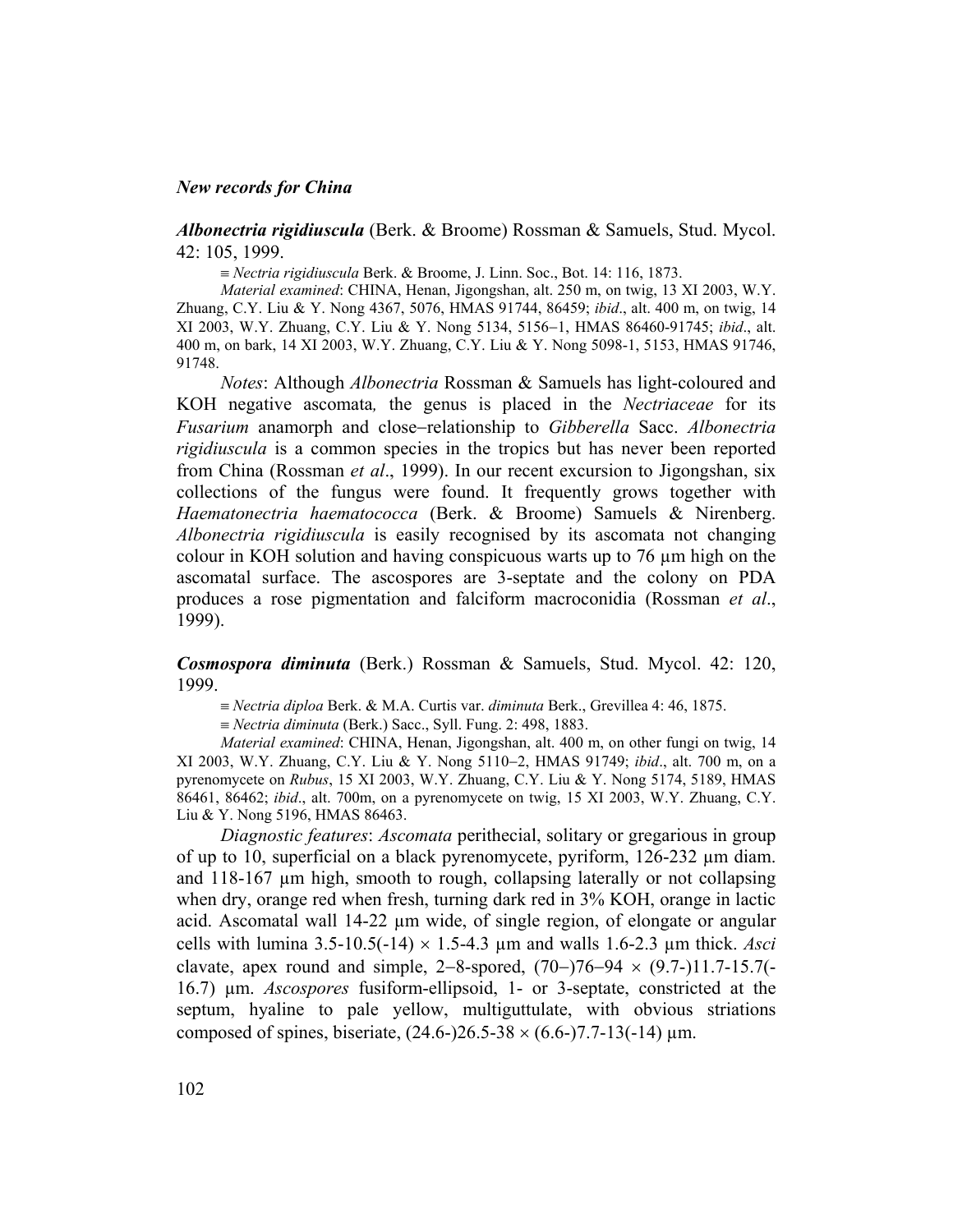*Notes*: The fungus is characterised by the very small perithecia and 1- or 3-septate ascospores with obvious striations composed of spines. As recorded by Rossman *et al*. (1999), young ascospores of the fungus are uniseptate and additional septa often develop after discharge. Asci often deliquesce in the centrum.

*Cosmospora rishbethii* (C. Booth) Rossman & Samuels, Stud. Mycol. 42: 120, 1999.

≡ *Nectria rishbethii* C. Booth, Mycol. Pap 73: 92, 1959.

*Material examined*: CHINA, Henan, Jigongshan, alt. 400 m, on rotten twig, 14 XI 2003, W.Y. Zhuang, C.Y. Liu & Y. Nong 5129, HMAS 91750.

*Diagnostic features*: *Ascomata* perithecial, solitary or gregarious, superficial, non-stromatic, subglobose, 172-240  $\mu$ m diam. and 144-221  $\mu$ m high, surface smooth to rough, irregularly collapsing or not collapsing when dry, blood red when fresh, turning dark red in 3% KOH, orange red in lactic acid. Ascomatal wall 17-25 µm thick, of a single region, with angular to subglobose cells  $4-9.6(-11.5) \times 2.8-4.8$  µm. Asci cylindrical, apex blunt, with an apical ring, 8-spored,  $65{\text -}80 \times 5{\text -}6.4 \text{ }\mu\text{m}$ . Ascospores ovoid to ellipsoid, 1septate, slightly constricted at the septum, yellow brown, tuberculate, uniseriate,  $(8-)8.6-10.5 \times 4.2-5.3(-6.2) \mu m$ .

# *Previously recorded species from China new to Jigongshan*

*Bionectria byssicola* (Berk. & Broome) Schroers & Samuels, Z. Mykol. 63: 152, 1997.

≡ *Nectria byssicola* Berk. & Broome, J. Linn. Soc., Bot. 14: 116, 1873.

*Material examined*: CHINA, Henan, Jigongshan, alt. 250 m, on twig, 13 XI 2003, W.Y. Zhuang, C.Y. Liu & Y. Nong 4365, 5068, 5072, HMAS 86464, 91751, 91752; *ibid.*, alt. 250m, on twig and leaf, 13 XI 2003, W.Y. Zhuang, C.Y. Liu & Y. Nong 4363, HMAS 91753; *ibid.*, alt. 400 m, on twig, 14 XI 2003, W.Y. Zhuang, C.Y. Liu & Y. Nong 5101, 5122, 5147, 5148, 5150-1, 5155, HMAS 91754, 86465, 86466, 86467, 86468, 91755; *ibid.*, alt. 400 m, on bark, 14 XI 2003, W.Y. Zhuang, C.Y. Liu & Y. Nong 5152, HMAS 86469; *ibid.*, alt. 700 m, on rotten twig, 15 XI 2003, W.Y. Zhuang, C.Y. Liu & Y. Nong 5184, HMAS 86470; *ibid.*, alt. 700 m, on rotten bark, 15 XI 2003, W.Y. Zhuang, C.Y. Liu & Y. Nong 5185, HMAS 91756.

*Bionectria ochroleuca* (Schwein.) Schroers & Samuels, Z. Mykol. 63: 151, 1997.

≡ *Sphaeria ochroleuca* Schwein., Trans. Amer. Philos. Soc., N.S. 4: 204, 1834.

≡ *Nectria ochroleuca* (Schwein.) Berk., Grevillea 4: 16, 1875.

*Material examined*: CHINA, Henan, Jigongshan, alt. 400 m, on twig, 14 XI 2003, W.Y. Zhuang, C.Y. Liu & Y. Nong 5110-3, 5111, 5121-1, HMAS 91757, 86471, 91758; *ibid.* alt. 400 m, on rotten bamboo, 14 XI 2003, W.Y. Zhuang, C.Y. Liu & Y. Nong 5128, HMAS 91759; *ibid.*, alt. 50 m, on twig, 13 XI 2003, W.Y. Zhuang, C.Y. Liu & Y. Nong 4354-1, HMAS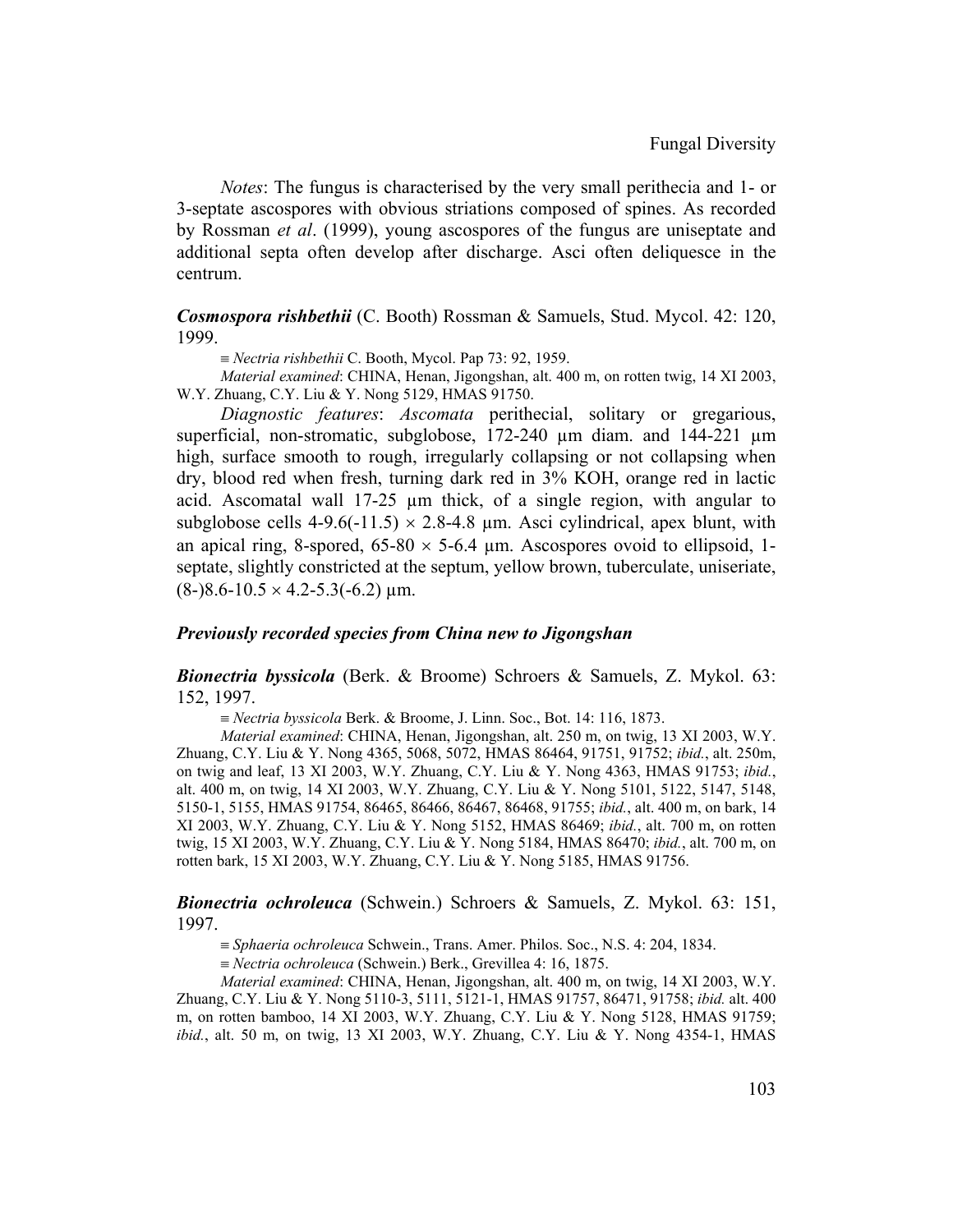86472; *ibid.*, alt. 250 m, on twig, 13 XI 2003, W.Y. Zhuang, C.Y. Liu & Y. Nong 4359, 5066, HMAS 91760, 91761; *ibid.*, alt. 700 m, on twig, 15 XI 2003, W.Y. Zhuang, C.Y. Liu & Y. Nong 5182, HMAS 91762.

# *Cosmospora episphaeria* (Tode : Fr.) Rossman & Samuels, Stud. Mycol. 42: 121, 1999.

≡ *Nectria episphaeria* (Tode : Fr.) Fr., Summa Veg. Scand. p. 388, 1849.

*Material examined*: CHINA, Henan, Jigongshan, alt. 700m, on a pyrenomycete on twig, 15 XI 2003, W.Y. Zhuang, Y. Liu & Y. Nong 5194, HMAS 91763.

# *Cosmospora meliopsicola* (Henn.) Rossman & Samuels, Stud. Mycol. 42: 123, 1999.

≡ *Nectria meliopsicola* Henn., in Engler, Pflanzenw. Ost-Afrikas. p. 32, 1895

*Material examined*: CHINA, Henan, Jigongshan, alt. 250 m, on other fungi on twig, 13 XI 2003, W.Y. Zhuang, C.Y. Liu & Y. Nong 4345, 4348, HMAS 91764, 91765; *ibid.*, alt. 250 m, on other fungi on bark, 13 XI 2003, W.Y. Zhuang, C.Y. Liu & Y. Nong 5067, HMAS 91766; *ibid.*, alt. 700 m, on other fungi on twig, 15 XI 2003, W.Y. Zhuang, C.Y. Liu & Y. Nong 5183, HMAS 91767.

#### *Cosmospora* cf. *meliopsicola*

*Ascomata* perithecial, solitary, superficial, non-stromatic, pyriform, 175- 226  $\mu$ m diam. and 188-224  $\mu$ m high, collapsing laterally or cupulate when dry, red when fresh and brownish red when dry, turning dark red in 3% KOH, reddish orange in lactic acid. *Ascomatal wall* 17-27 µm thick, of two regions, outer region 9-17  $\mu$ m thick, of angular or subglobose cells with lumina 4.3-13.5  $\times$  4.3-6.5 µm, walls 1.3-2.7 µm thick; inner region 4-10 µm thick, of flattened cells,  $5.3\n-19 \times 1.8\n-5 \mu m$ . *Asci* subcylindrical, apex blunt with an conspicuous apical ring, 8-spored, 53-68 × 5.3-7.6 µm. *Ascospores* ellipsoid, uniseptate, not constricted at the septum, pale yellow, nearly smooth to spinulose, uniseriate,  $(9-)9.5-12(-13.4) \times 4.3-5.5(-5.8) \text{ µm}.$ 

*Anamorph*: *Acremonium*-like.

*Colony* on PDA with few aerial mycelia. *Conidiophores* unbranched or rarely branched. *Conidiogenous cells* subcylindrical, slightly tapering towards the tip. *Conidia* ellipsoid, 2.2−3.7 × 1.1−2.2 µm, unicellular, colourless, smooth-walled.

*Material examined*: CHINA, Henan, Jigongshan, alt. 700 m, on fruitbody of *Hypoxylon*  sp., 15 XI 2003, W.Y. Zhuang, C.Y. Liu & Y. Nong 5186, HMAS 86473.

*Notes*: According to Samuels *et al*. (1991), *Cosmospora meliopsicola* possesses gregarious ascomata, larger asci  $70-85 \times 7-11$  µm, and larger ascospores (10-)11.7-14.3(-16)  $\times$  (5-)5.4-7.4(-10) µm than HMAS 86473. We treat tentatively this collection as *Cosmospora* cf. *meliopsicola.*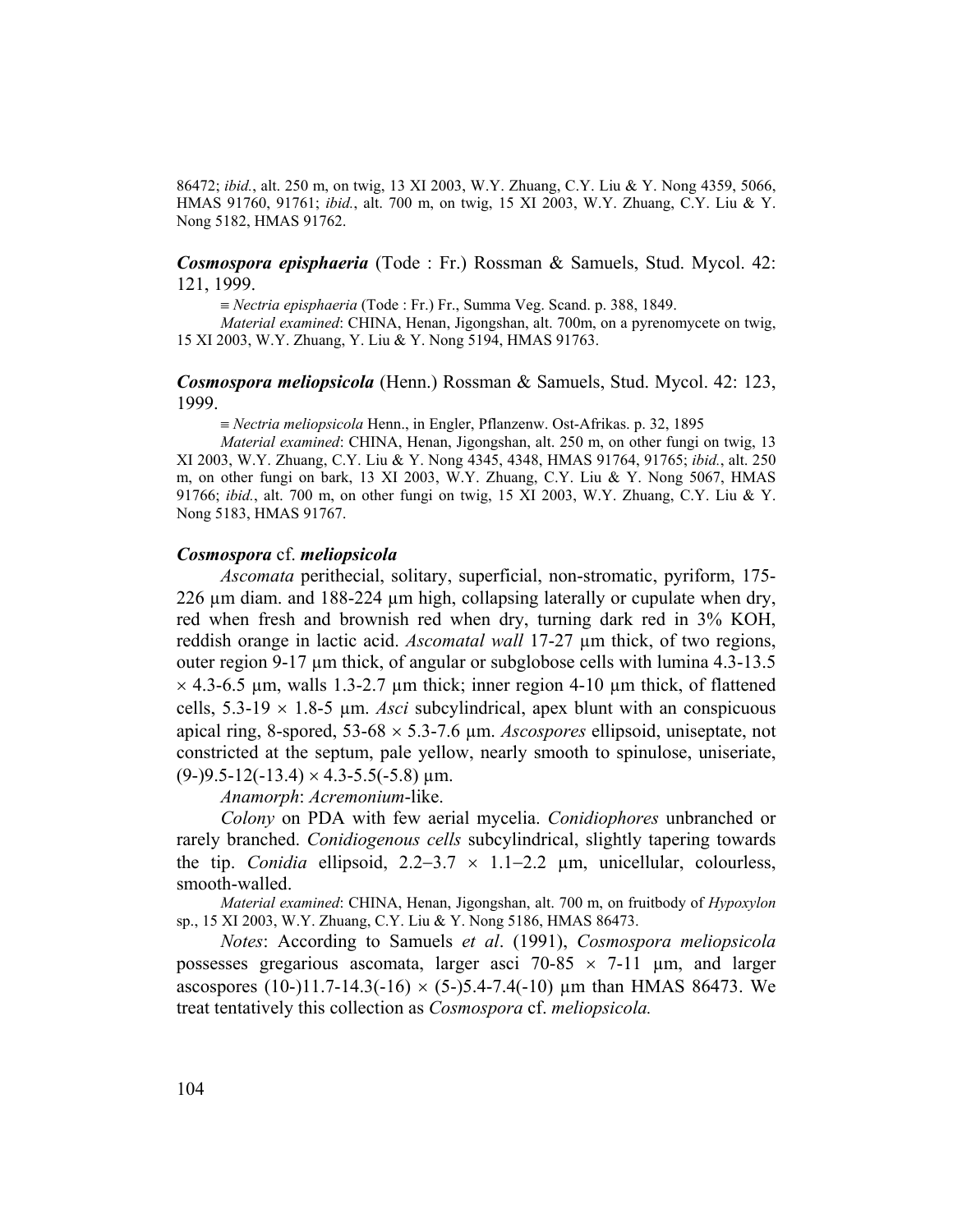*Cosmospora vilior* (Starbäck) Rossman & Samuels, Stud. Mycol. 42: 126, 1999.

≡ *Nectria vilior* Starbäck, Bih. Kongl. Svenska Vetensk.-Akad. Handl. 25(3, 1): 28, 1899.

= *Nectria ustulinae* Teng, Sinensia 4: 275, 1934.

*Material examined*: CHINA, Henan, Jigongshan, alt. 700 m, on a pyrenomycete on rotten twig, 15 XI 2003, W.Y. Zhuang, C.Y. Liu & Y. Nong 5192, HMAS 91768. *ibid*., alt. 700 m, on a beaked pyrenomycete on rotten wood, 15 XI 2003, W.Y. Zhuang, C.Y. Liu & Y. Nong 5188, HMAS 86474; *ibid*., alt. 700 m, on a beaked pyrenomycete, 15 XI 2003, W.Y. Zhuang, C.Y. Liu & Y. Nong 5191, HMAS 86475.

*Gibberella bambusae* (Teng) W.Y. Zhuang & X.M. Zhang, Nova Hedwigia 76: 195, 2003.

≡ *Lisea australis* Speg. var. *bambusae* Teng, Sinensia 4(10): 278, 1934.

*Material examined*: CHINA, Henan, Jigongshan, alt. 400 m, on rotten bamboo, 14 XI 2003, W.Y. Zhuang, C.Y. Liu & Y. Nong 5137, HMAS 86476.

*Haematonectria haematococca* (Berk. & Broome) Samuels & Nirenberg, Stud. Mycol. 42: 135, 1999.

≡ *Nectria haematococca* Berk. & Broome, J. Linn. Soc., Bot. 14: 116, 1873.

*Material examined*: CHINA, Henan, Jigongshan, alt. 250 m, on *Rubus* sp., 13 XI 2003, W.Y. Zhuang, C.Y. Liu & Y. Nong 4361, HMAS 91769; *ibid*., alt. 250 m, on twig, 13 XI 2003, W.Y. Zhuang, C.Y. Liu & Y. Nong 4362, HMAS 86477; *ibid*., alt. 400 m, on bark, 14 XI 2003, W.Y. Zhuang, C.Y. Liu & Y. Nong 5098-2, 5138, 5150-2, HMAS 91770, 86478, 86479; *ibid*., alt. 400 m, on twig, 14 XI 2003, W.Y. Zhuang, C.Y. Liu & Y. Nong 5121-2, 5131, 5133, 5139, 5154, HMAS 86480, 86481, 91771, 91772, 86482.

*Notes*: *Haematonectria haematococca* is a common species in the tropics and frequently occurs with other fungi of the *Nectriaceae* and *Bionectriaceae*, *Albonectria*, *Bionectria, Lanatonectria* etc. Ten collections have been found in Jigongshan. The fungus was previously recorded from Hong Kong and Hainan. The Henan collections extend its distribution to subtropical region of the country.

*Haematonectria illudens* (Berk.) Samuels & Nirenberg, Stud. Mycol. 42: 136, 1999.

≡ *Nectria illudens* Berk., in Hooker, Botany of the Antarctic Voyage. II. Flora of New Zealand 7: 203, 1855.

*Material examined*: CHINA, Henan, Jigongshan, alt. 400 m, on twig, 14 XI 2003, W.Y. Zhuang, C.Y. Liu & Y. Nong 5099, 5142, HMAS 91773, 91774.

*Notes*: Compared with the description of *Haematonectria illudens* by Booth (1971), Samuels and Brayford (1994), and Rossman *et al*. (1999), the Henan collections, together with those from Hainan Province (Zhang and Zhuang, 2003c), have shorter asci [(65-)71-93 × (8.2-)9.5-16 µm *vs*. (100- )120−160(-180)  $\times$  12-17 µm] and shorter and narrower ascospores [(15.7-)17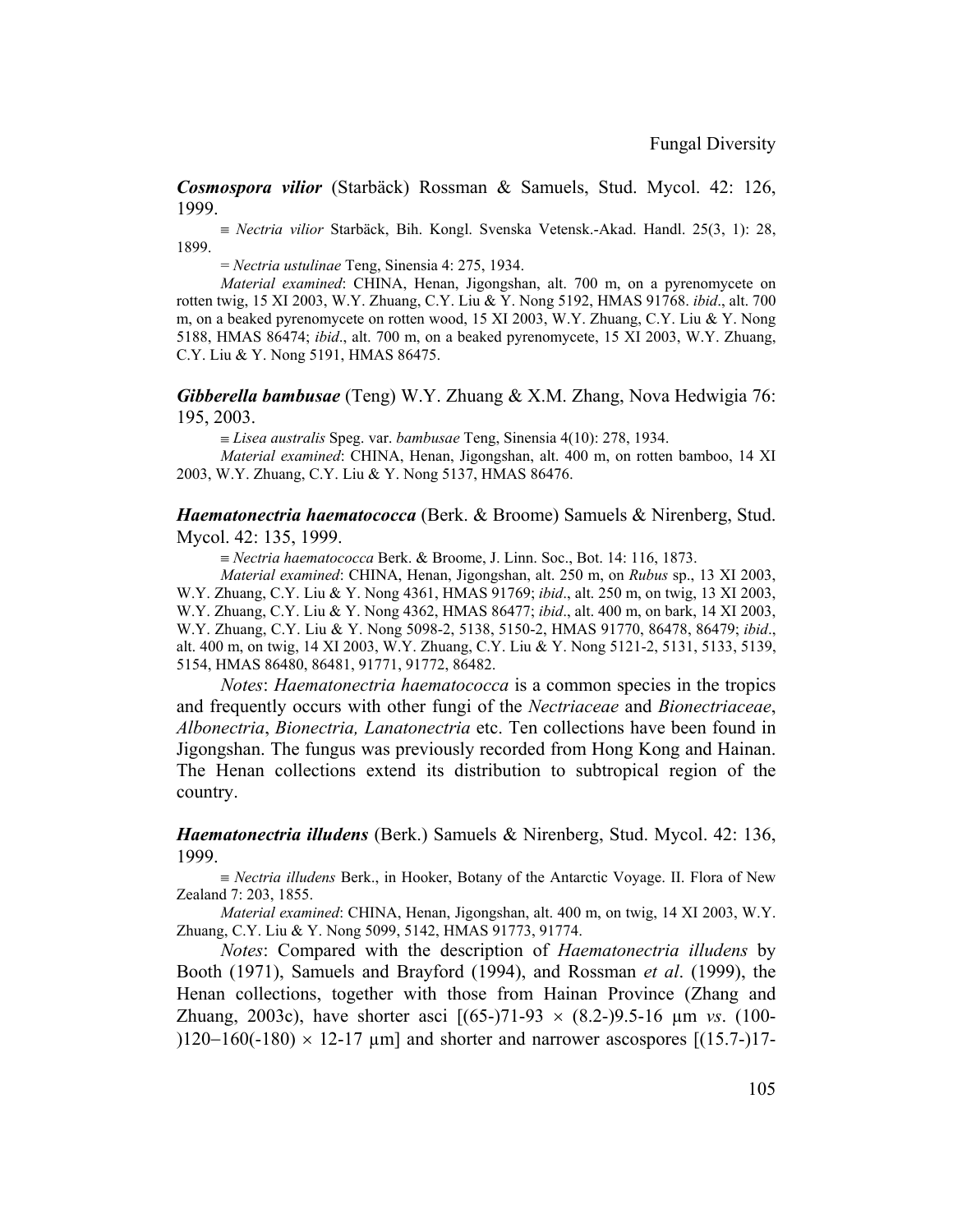$21 \times 6.2 - 8.3(-9.5)$  um *vs.*  $(17) - 22 - 28(-33) \times 8.5 - 11.5(-15)$  um]. Some asci contain 4 ascospores which are coarsely striate.

*Haematonectria illudens* was previously known only from New Zealand. The Chinese collections extend its distribution to the north subtropical and tropical regions.

*Haematonectria ipomoeae* (Halst.) Samuels & Nirenberg, Stud. Mycol. 42: 136, 1999.

≡ *Nectria ipomoeae* Halst., New Jersey Agric. Coll. Exp. Sta. Annual Rep. 12: 281, 1891.

*Material examined*: CHINA, Henan, Jigongshan, alt. 250 m, on twig, 13 XI 2003, W.Y. Zhuang, C.Y. Liu & Y. Nong 4354-2, 4360, HMAS 91775, 91776; *ibid*., alt. 400 m, on twig, 14 XI 2003, W.Y. Zhuang, C.Y. Liu & Y. Nong 5132−2, 5156−2, HMAS 91777, 91778; *ibid*., alt. 400 m, on bark, 14 XI 2003, W.Y. Zhuang, C.Y. Liu & Y. Nong 5151, HMAS 86483.

*Hydropisphaera erubescens* (Desm.) Rossman & Samuels, Stud. Mycol. 42: 30, 1999.

≡ *Sphaeria erubescens* Desm., Ann. Soc. Nat., Bot., Sér. 3, 6: 72, 1846.

*Material examined*: CHINA, Henan, Jigongshan, alt. 400 m, on twig, 14 XI 2003, W.Y. Zhuang, C.Y. Liu & Y. Nong 5141, HMAS 91779.

*Notes*: The fungus has small and superficial perithecia. Ascomata are cupulate when dry and do not change colour in KOH and lactic acid. The collection is almost the same as *H. erubescens* recorded by Rossman (1983) except that the ascospores are narrower  $[21-26 \times 3.1-3.5 \text{ µm } \nu s. 18-29 \times 4-6$ µm].

*Lanatonectria flocculenta* (Henn. & E. Nyman) Rossman & Samuels, Stud. Mycol. 42: 138, 1999.

≡ *Nectriella flocculenta* Henn. & E. Nyman, in Warburg, Monsunia 1: 160, 1899.

*Material examined*: CHINA, Henan, Jigongshan, alt. 400 m, on twig, 14 XI 2003, W.Y. Zhuang, C.Y. Liu & Y. Nong 5110-4, 5132-3, HMAS 91780, 91781.

*Nectria cinnabarina* (Tode : Fr.) Fr., Summa Veg. Scand. 2: 388, 1849.

≡ *Sphaeria cinnabarina* Tode : Fr., Tode, Fungi mecklenb. Sel. 2: 9, 1791.

*Material examined*: CHINA, Henan, Jigongshan, alt. 700 m, on *Rubus* associated with a pyrenomycete, 15 XI 2003, W.Y. Zhuang, C.Y. Liu & Y. Nong 5175, 5193, HMAS 91782, 86484; *ibid*., alt. 700 m, on rotten twig, 15 XI 2003, W.Y. Zhuang, C.Y. Liu & Y. Nong 5179, HMAS 91783.

*Neonectria coccinea* (Pers.: Fr.) Rossman & Samuels, Stud. Mycol. 42: 158, 1999.

≡ *Sphaeria coccinea* Pers.: Fr., Persoon, Icon. Descr. Fung. 2: 47, 1800.

≡ *Nectria coccinea* (Pers.: Fr.) Fr., Summa Veg. Scand. 2: 388, 1849.